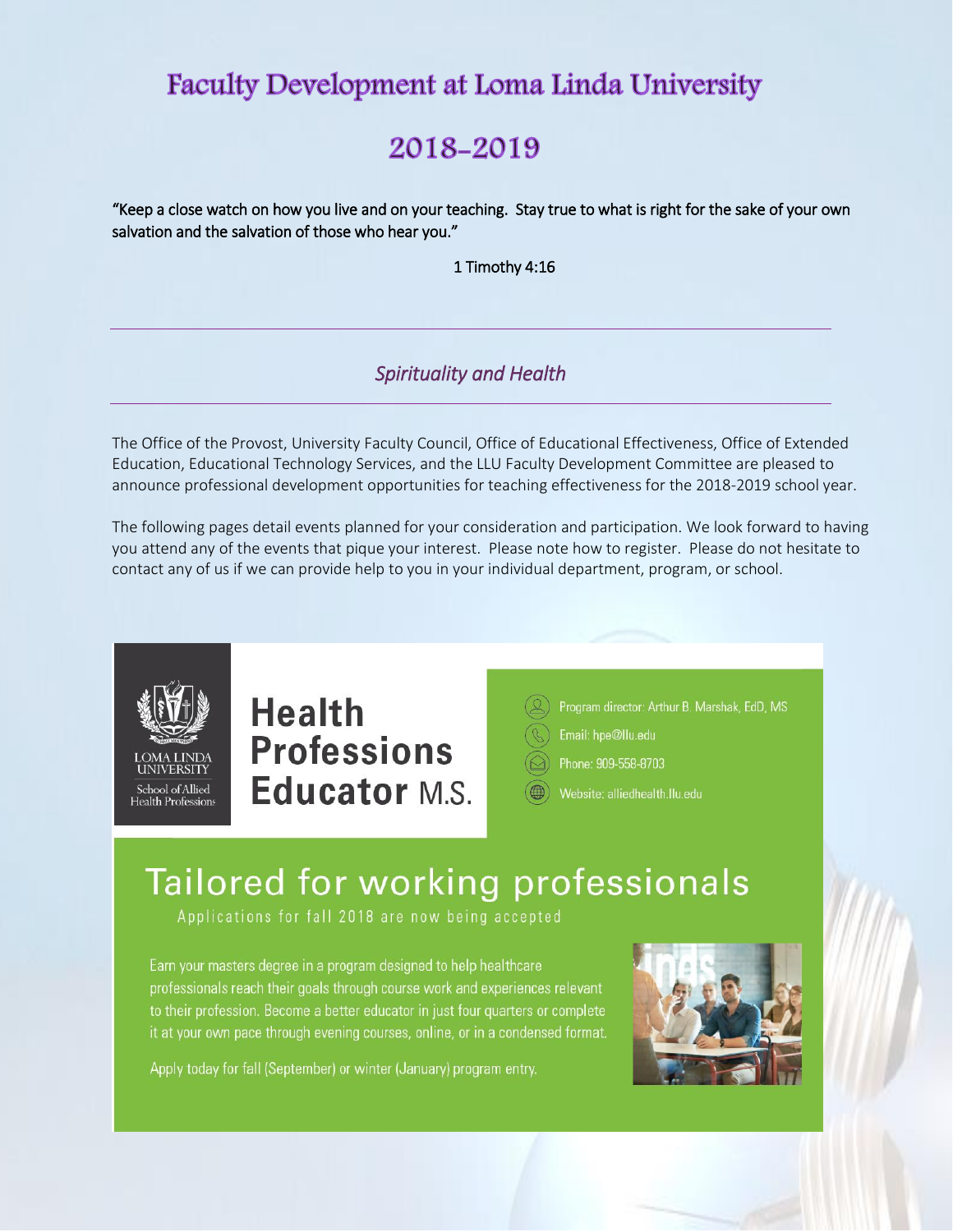## Calendar of Events 2018-2019

## **2018 FACULTY COLLOQUIUM**

Thursday, September 20, 2017, 11:00 am – 8:00 pm

### **FORMATIVE DIALOGUES**

Faculty are encouraged to seek the assistance of peers trained in the Formative Dialogue process to visit their classrooms to engage in a formative conversation about teaching. Find out more about the program at the faculty development education website [https://home.llu.edu/education/office-of-provost/faculty](https://home.llu.edu/education/office-of-provost/faculty-development/formative-dialogues-teaching-program)[development/formative-dialogues-teaching-program](https://home.llu.edu/education/office-of-provost/faculty-development/formative-dialogues-teaching-program) The trained faculty colleagues list is available there. Watch for announcements and new developments.

## **COURSES AVAILABLE FOR FACULTY AND GRADUATE STUDENTS**

You can register for these courses, using faculty tuition benefits. Courses may be available for audit, also. For details, please contact the instructor. Be sure to register at the beginning of the quarter, before late tuition fees apply. (See list on back page)

## **FACULTY DEVELOPMENT SPECIAL SESSIONS – FALL QUARTER IS LISTED ON THE BACK**

## **EDUCATIONAL TECHNOLOGY WORKSHOPS**

LLU has provided many tools to simplify the process of increasing student engagement. Our bi-monthly Educational Technology Workshops will help you enhance your students' ability to connect with your materials by demonstrating how to use our educational technology tools. Are you interested in developing automatic remediation paths for your learners? Or would you like to know how to make useful On-Demand videos? Each workshop will provide another opportunity to help you better serve your students. Sign-up today!

Workshops Available. For the current schedule, please see the Professional Development link and look for "Workshops|Training" in the Excellence in Teaching and Learning Center [\(http://llu.instructure.com/courses/1110674\)](http://llu.instructure.com/courses/1110674).

- Introduction to Canvas
- Canvas- Assignments
- Canvas- Discussions
- Canvas- Groups/Assignment Groups
- Canvas- Arc
- Canvas- VoiceThread
- Canvas- Panopto
- Canvas- LockDown Browser
- Organizing your course
- Integrating Video into your course
- Meaningful Interaction for Online Students
- Canvas- Page Design/HTML Editor
- Mastery Paths
- Canvas- Speedgrader/Rubrics
- Poll Everywhere
- Distance Education Federal Requirements

### **Quality Transformation Opportunity for Online Programs and Courses**

The Division of Extended Education and Educational Technology Services are happy to announce the September 2018 launching of the new Online Program Transformation (OPT) process. For more information, please contact [assessment@llu.edu](mailto:assessment@llu.edu) or call extension 15042.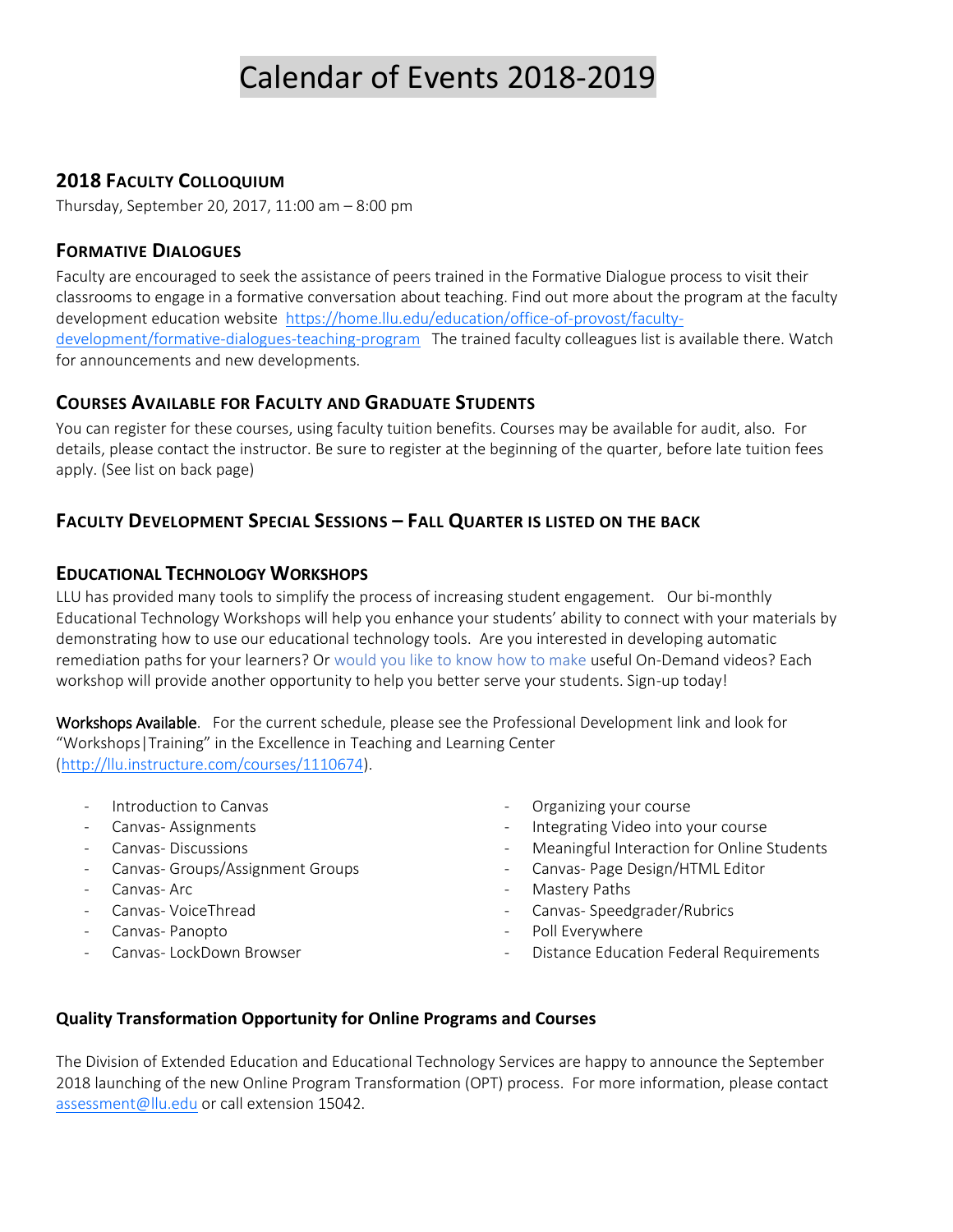## **OFFICE OF EDUCATIONAL EFFECTIVENESS**

## Digital Education and Educational Effectiveness Workshops

Want to increase your students' success this year? Want to become more confident in how to teach either faceto-face or online? Don't miss out on the exciting professional development opportunities offered by the Division of Extended Education and Educational Technology Services! Below is a selection of great possibilities!

| <b>LLU Workshop Topic Examples</b> |                                             | <b>Webinar Examples</b> |                                                              |
|------------------------------------|---------------------------------------------|-------------------------|--------------------------------------------------------------|
| ٠                                  | Course Curriculum Alignment                 |                         | Four Common Teaching Traps and How to Avoid Them             |
| ٠                                  | Active Online Course Design and Teaching    | $\bullet$               | Three Secrets to Building Diverse and Inclusive Online       |
| ٠                                  | Implementing the New MFL Standards into     |                         | <b>Learning Environments</b>                                 |
|                                    | Courses                                     |                         | Collaborative Learning Approaches that Support               |
| $\bullet$                          | Engaging Face-to-Face and Online Students   |                         | <b>Neurodiverse Students</b>                                 |
| $\bullet$                          | How to Transform a Syllabus into a Tool for | $\bullet$               | <b>Strategies for Making Lectures More Active, Engaging,</b> |
|                                    | <b>Student Engagement</b>                   |                         | and Meaningful                                               |
| $\bullet$                          | Giving Meaningful Feedback without Losing   | $\bullet$               | Building a Tougher Student: Applying the Research on         |
|                                    | Your Wholeness                              |                         | <b>Intellectual Development</b>                              |
| $\bullet$                          | How to Increase Student Success by Using    |                         | Wake Them Up! Engaging Students in the 21st Century          |
|                                    | Canvas Well                                 |                         | Classroom                                                    |
| ٠                                  | Success Stories by LLU Faculty & Programs   |                         | Simple Strategies to Grow Online Courses and Programs        |
| ٠                                  | How to Make Assessment Meaningful           |                         |                                                              |

Check the schedule regularly at[: https://llu.instructure.com/courses/1110674/pages/professional-development](https://llu.instructure.com/courses/1110674/pages/professional-development)

## KINZER RICE AWARD FOR EXCELLENCE IN HIGHER EDUCATION

Watch for announcements for nominations for the 2020 Kinzer Rice Award Selection. Information regarding criteria and previous awardees is at [https://home.llu.edu/education/office-of-provost/faculty](https://home.llu.edu/education/office-of-provost/faculty-development/kinzer-rice-award)[development/kinzer-rice-award](https://home.llu.edu/education/office-of-provost/faculty-development/kinzer-rice-award)

## **ONLINE RESOURCES**

### 20-Minute Mentor Commons *-*

This subscription (sponsored by LLU School of Nursing) provides LLU faculty with instant access to current and archived Magna 20 Minute Mentors. It offers on-demand versions of all their popular 20 Minute Mentor programs, covering a broad range of faculty development topics.

### Atomic Learning –

Login through [myllu.llu.edu/faculty/](https://myllu.llu.edu/faculty) Select Atomic Learning under Professional Development. Choose from Instructional Strategies, Online Teaching/Blended Learning, Software and Technology, Student Resources, and Professional Responsibilities/Communication.

## The Teaching Professor

The Teaching Professor is a free online newsletter available by signing up at magnapubs.com

Faculty Book Clubs and Faculty Learning Communities - Watch for more information